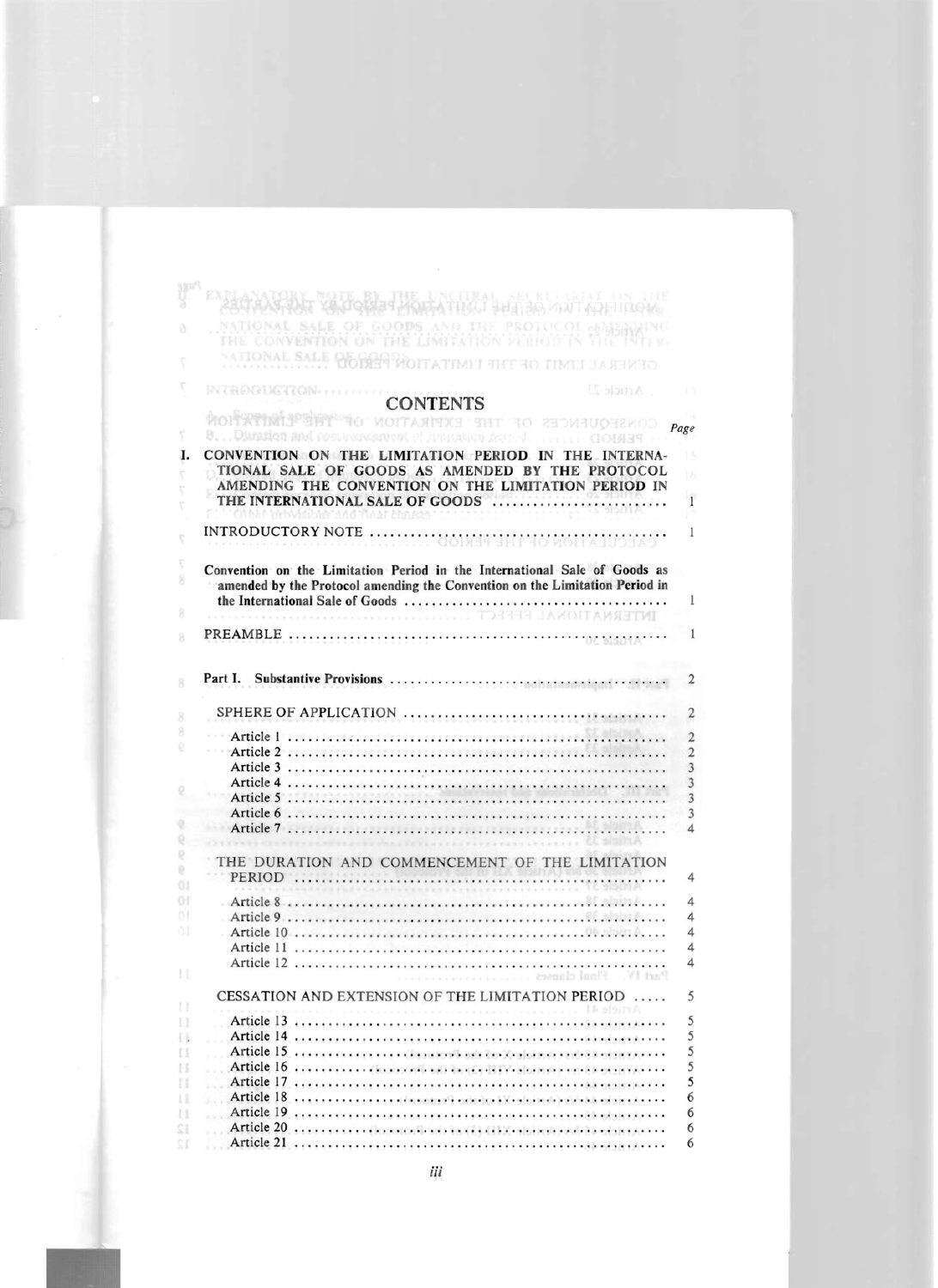|    |                                                                                                                | Page                |
|----|----------------------------------------------------------------------------------------------------------------|---------------------|
|    | MODIFICATION OF THE LIMITATION PERIOD BY THE PARTIES                                                           | 6                   |
|    | Article 22                                                                                                     | 6                   |
|    | GENERAL LIMIT OF THE LIMITATION PERIOD                                                                         | 7                   |
|    |                                                                                                                |                     |
|    | Article 23<br><b>STARTAOOL</b>                                                                                 | 7                   |
|    | CONSEQUENCES OF THE EXPIRATION OF THE LIMITATION<br>PERIOD                                                     | 7                   |
|    | <b>GOILER MOTATIMES SHIT MO MOTIVIEROS</b><br>Article 24                                                       | $\overline{7}$      |
|    |                                                                                                                | $\overline{7}$      |
|    | Article 24<br>Article 25<br>Article 25<br>Article 26<br>Article 27<br>Article 27                               | 7<br>$\overline{7}$ |
|    |                                                                                                                |                     |
|    | итвористову моте                                                                                               | $\overline{7}$      |
|    | Article 28  bookbarrotal cab mic totari capitalizati car no nobassado                                          | 7                   |
|    | at LArticle 29 and dealers exchanged substanting to the first safe virtualization                              | 8                   |
|    |                                                                                                                | 8                   |
|    |                                                                                                                |                     |
|    |                                                                                                                | 8                   |
|    |                                                                                                                | 8                   |
|    | MOITADILITY APPLICATION AT A PRINTING AND A PRINT AND A PRINT OF A PRINT OF A PRINT OF A PRINT OF A PRINT OF A | 8                   |
|    |                                                                                                                | 8                   |
|    |                                                                                                                | 9                   |
|    | <b>E</b> sinitrA                                                                                               |                     |
|    |                                                                                                                |                     |
|    |                                                                                                                | 9                   |
|    |                                                                                                                | 9                   |
|    |                                                                                                                | $\overline{9}$      |
|    |                                                                                                                | $\overline{9}$      |
|    |                                                                                                                | $\overline{9}$      |
|    |                                                                                                                | 10                  |
|    |                                                                                                                | 10                  |
|    |                                                                                                                | 10                  |
|    |                                                                                                                | 10                  |
|    | Article II                                                                                                     |                     |
|    | Article 12                                                                                                     |                     |
|    |                                                                                                                | 11                  |
| č  | CESSATION AND EXTENSION OF THE LIMITATION PERIOD                                                               | 11                  |
| ₹  |                                                                                                                | 11                  |
| ĉ  |                                                                                                                | 11                  |
| č  |                                                                                                                | 11                  |
| ₹  |                                                                                                                | 11                  |
| č  |                                                                                                                | 11                  |
| ð  |                                                                                                                | 11                  |
| ð  |                                                                                                                | 11                  |
| õ  | Article 45 bis (Article XIII (3) of the Protocol) $\ldots \ldots \ldots$                                       | 12                  |
| ð. |                                                                                                                | 12                  |
|    |                                                                                                                |                     |

iv